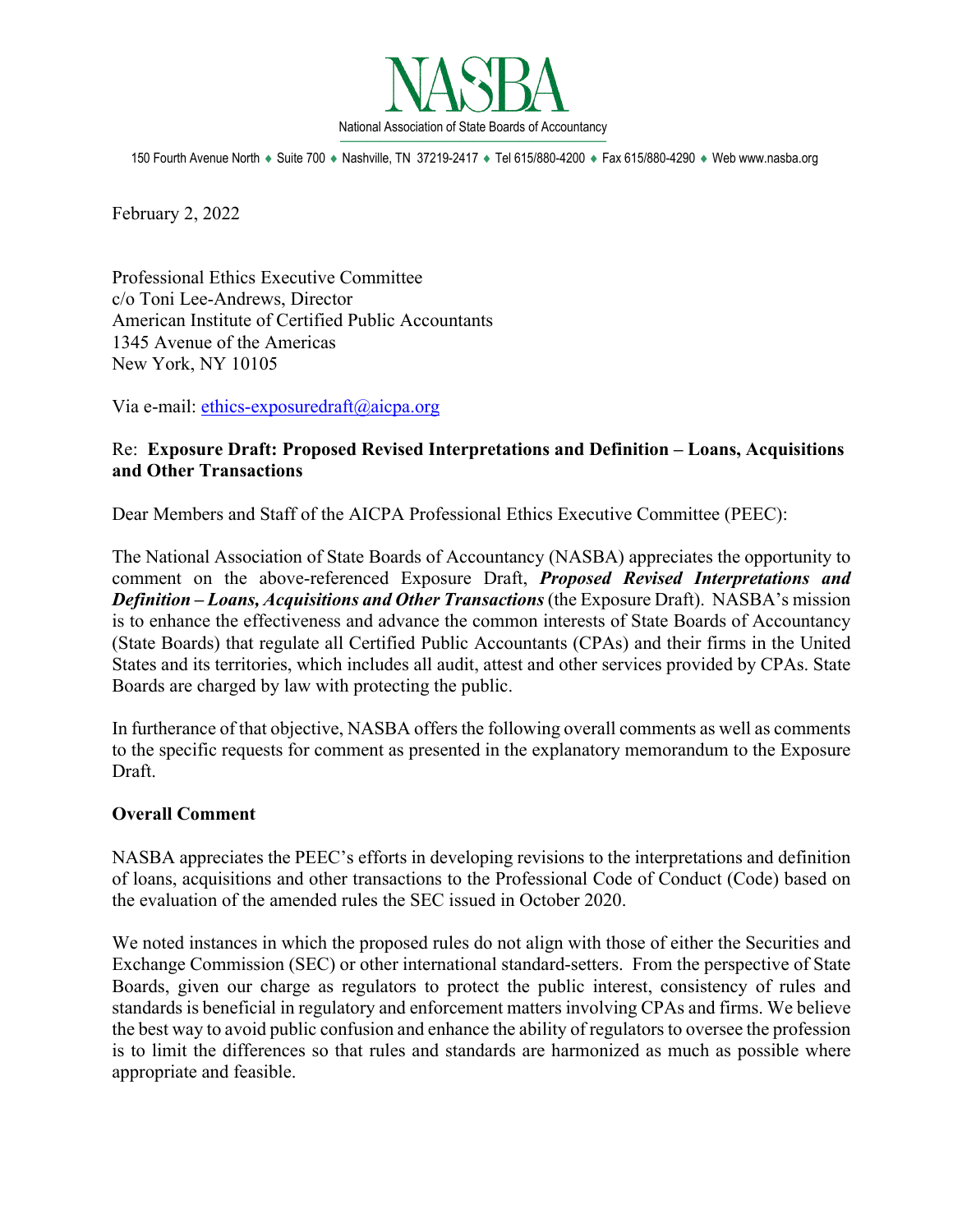## **Comments on Specific Questions**

*(a.) Are there any other components of the amended SEC rules that PEEC should consider converging with before it rescinds its temporary policy statements and, if so, why?*

We are not aware of any other components of the amended SEC rules that PEEC should consider converging with before it rescinds its temporary policy statement.

*(b.) Do you agree the proposal should not limit whose expenses are covered by the student loan and why or why not?*

We believe that the PEEC proposal should align with the final SEC amendments and indicate that the expenses should be for the covered person or immediate family member. While we agree that the PEEC's rules should not be more stringent than the SEC's in this area, we do not understand the reasoning behind making them less stringent by permitting student loans for individuals other than the covered person and their immediate family members.

In addition, we note that there is no definition of a student loan in the proposal nor explanation as to why student loans are treated differently than consumer loans. The PEEC should consider providing a definition of a student loan and the considerations that set student loans apart from other loans. We understand the SEC amended rules do not provide guidance on student loan size and term considerations. Nevertheless, we believe that the PEEC should consider providing guidance in this area.

*(c.) When an attest client or its affiliate is involved with a transaction that creates a new affiliate, the proposal provides some relief for existing interests and relationships that impair independence when certain safeguards are met.*

*One such safeguard is that covered members believe they will be able to complete the remaining attest procedures in a "short period of time" (paragraph .10b)*

*Do you believe PPEC should provide parameters around what is meant by a "short period of time" or should this be left to members' professional judgment?*

*If you believe parameters should be provided, what should those parameters be and should they be included in the interpretation or in nonauthoritative guidance?*

We believe that PEEC should provide parameters around what is meant by a "short period of time." For State Boards, it would be difficult to enforce the provision without having a more specific timeframe. State Boards that have adopted the Code may find it necessary to define a "short period of time" thereby creating a wide range of definitions and exceptions to the Code.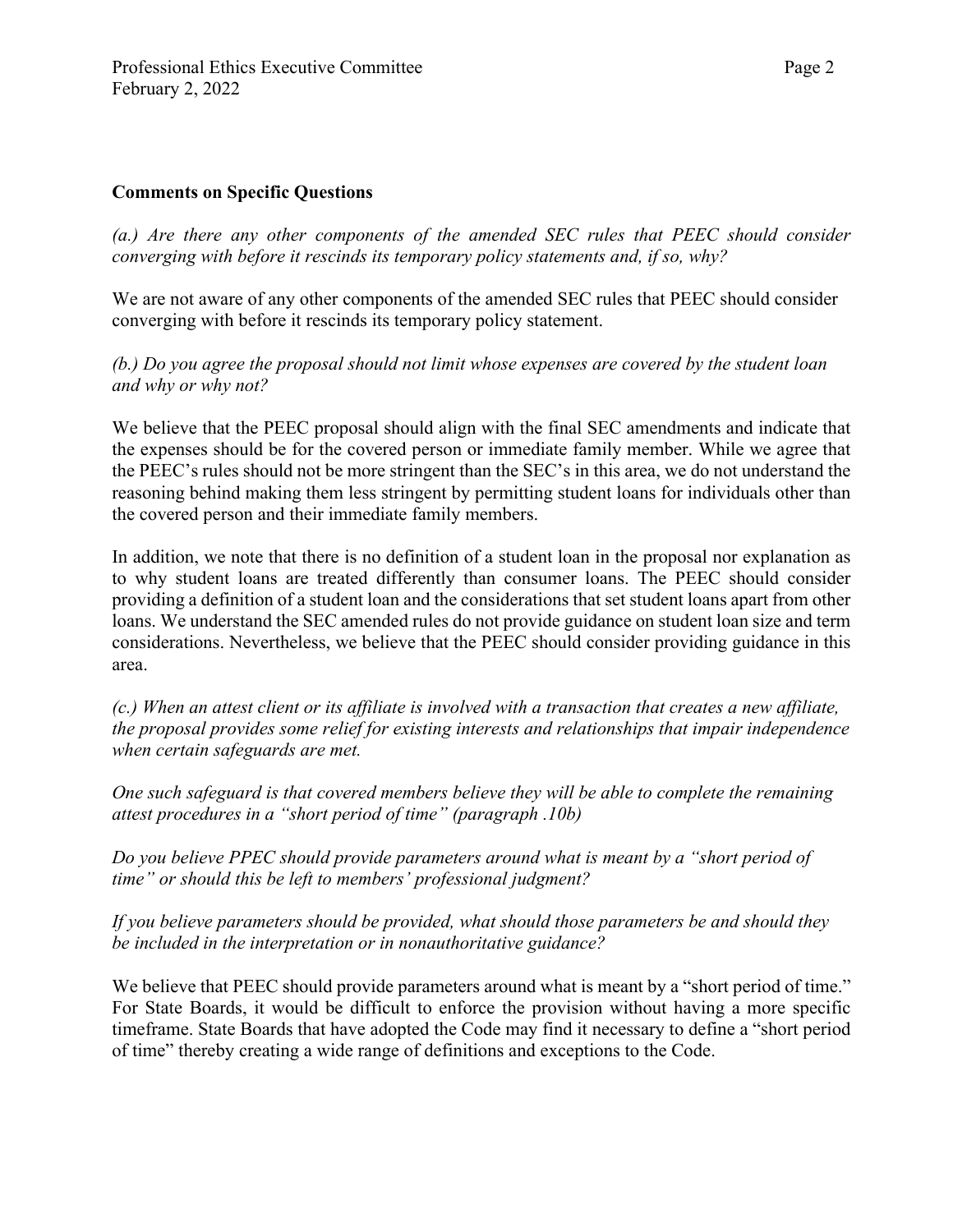The request for comment specifically references paragraph .10b of the proposal, which provides the requirements when a member or member's firm will not continue to provide financial statement attest services to the client that is involved in an acquisition or other transaction. The preceding paragraph of the proposal provides the requirements when the member or member's firm continues to provide financial statement attest services to the client. Paragraph .09 a. provides that the interest in or relationship with the new affiliate that would impair independence should end as soon as reasonably possible but no later than six months after the effective date of the acquisition or other transaction. We believe this timeframe - "as soon as reasonably possible but no later than six months" – may be appropriate for both situations.

*(d.) Do you agree that a three-month delayed effective date provides adequate time to implement the proposals? If not, why not? What period would provide adequate time?*

We agree that the three-month delayed effective date provides adequate time to implement the proposals.

## **Other Comments**

We offer the following comments on other matters in the proposal:

- Rule 1.224.010 Client Affiliates Paragraph .02 a. i. provides an exception from the Independence Rule (1.200.001) when during the period of the professional engagement, a covered member may have a loan to or from an officer or director of an affiliate of a financial statement attest client, unless the officer or director has the ability to affect the decisionmaking at the financial statement attest client. We assume that this exception applies to circumstances in which the affiliate is not part of the audited entity; however, we recommend additional guidance for clarification.
- Rule 1.224.010 Client Affiliates Paragraph .11 states that even if all the requirements of paragraphs .06-.10 could be met, the member or member's firm should give consideration to the requirements of the "Conflicts of Interest for Members in Public Practice" interpretation under the "Integrity and Objectivity Rule." What is meant by "should give consideration to"? We recommend that more definitive language be used, for example, that the member or member's firm should comply with the applicable requirements of those sections.
- Rule 1.260.010 Loans Paragraph .01 provides that a self-interest threat to the covered member's compliance with the Independence Rule (1.200.001) may exist if a covered member has a loan to or from any officer or director of the attest client with the ability to affect decision-making. Directors and officers are generally assumed to have the ability to affect decision-making in order to carry out their responsibilities. If this provision is retained, we recommend including guidance on how to identify situations in which that may not be the case.